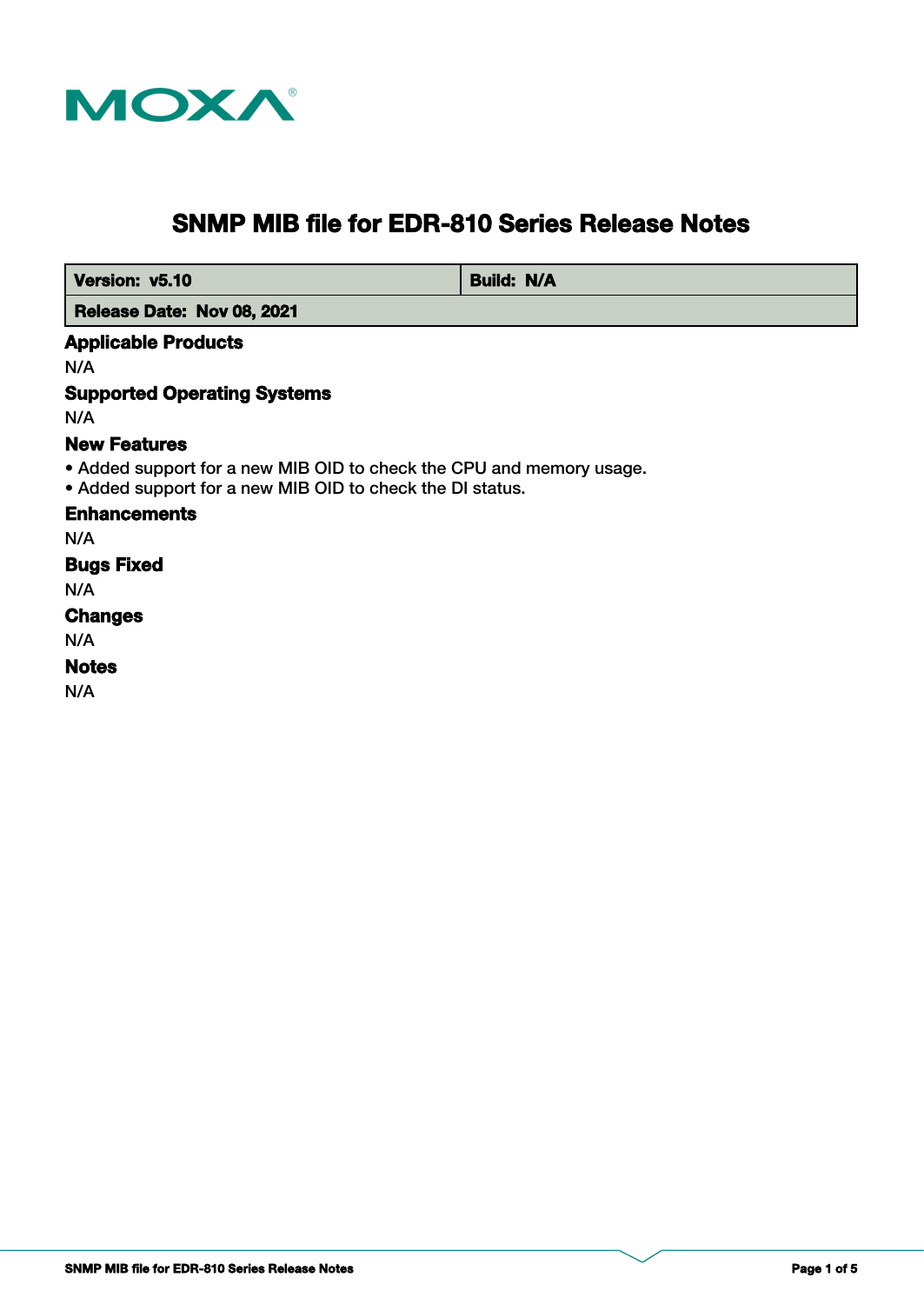

| Version: v5.4                      | <b>Build: N/A</b> |
|------------------------------------|-------------------|
| Release Date: Dec 12, 2019         |                   |
| <b>Applicable Products</b>         |                   |
| EDR-810 Series                     |                   |
| <b>Supported Operating Systems</b> |                   |
| N/A                                |                   |
| <b>New Features</b>                |                   |
| New release for the firmware v5.4. |                   |
| <b>Enhancements</b>                |                   |
| N/A                                |                   |
| <b>Bugs Fixed</b>                  |                   |
| N/A                                |                   |
| <b>Changes</b>                     |                   |
| N/A                                |                   |
| <b>Notes</b>                       |                   |
| N/A                                |                   |
|                                    |                   |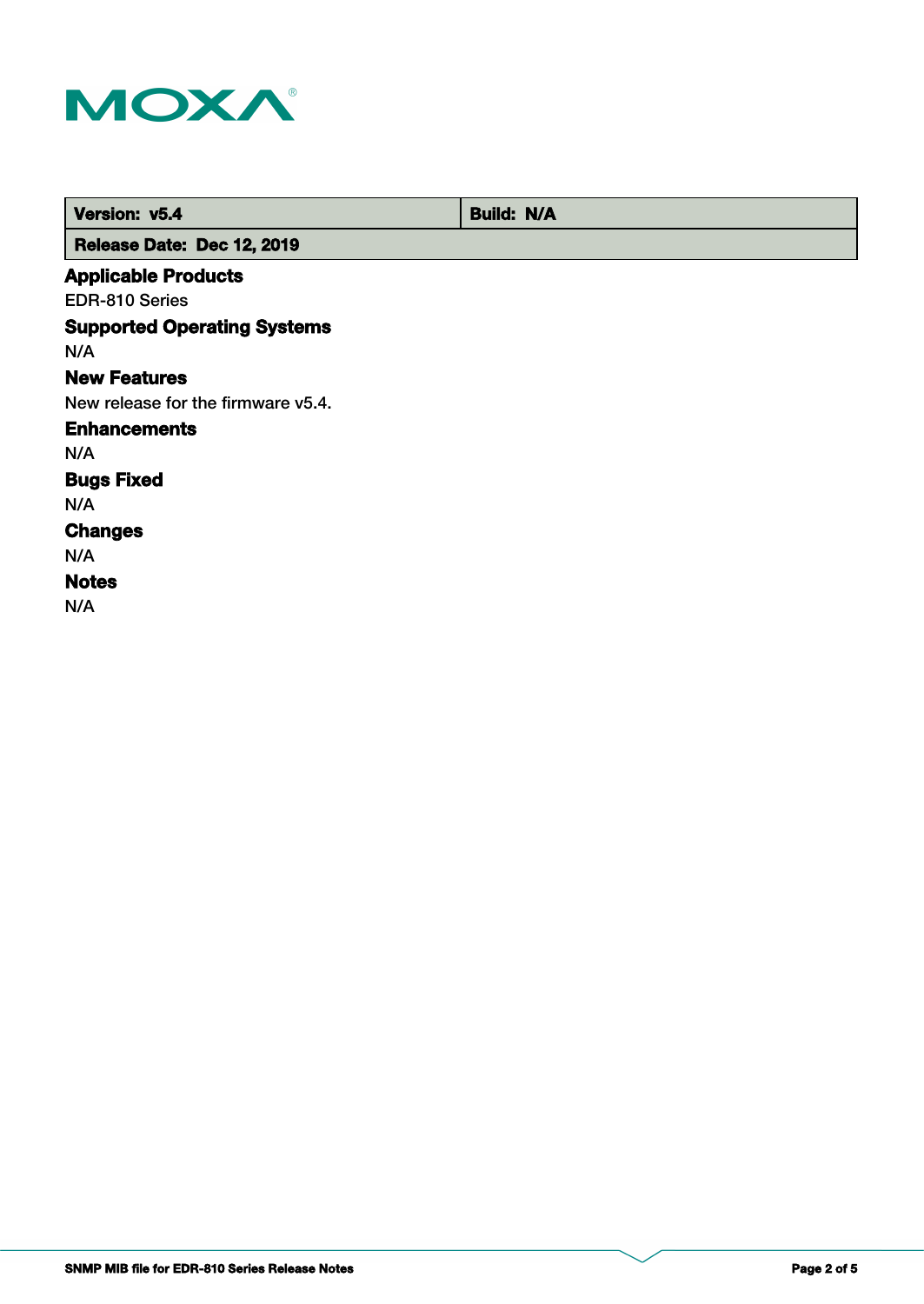

| Version: v5.3                        | <b>Build: N/A</b> |
|--------------------------------------|-------------------|
| Release Date: Sep 06, 2019           |                   |
| <b>Applicable Products</b>           |                   |
| EDR-810 Series                       |                   |
| <b>Supported Operating Systems</b>   |                   |
| N/A                                  |                   |
| <b>New Features</b>                  |                   |
| • New release for the firmware v5.3. |                   |
| <b>Enhancements</b>                  |                   |
| N/A                                  |                   |
| <b>Bugs Fixed</b>                    |                   |
| N/A                                  |                   |
| <b>Changes</b>                       |                   |
| N/A                                  |                   |
| <b>Notes</b>                         |                   |
| N/A                                  |                   |
|                                      |                   |
|                                      |                   |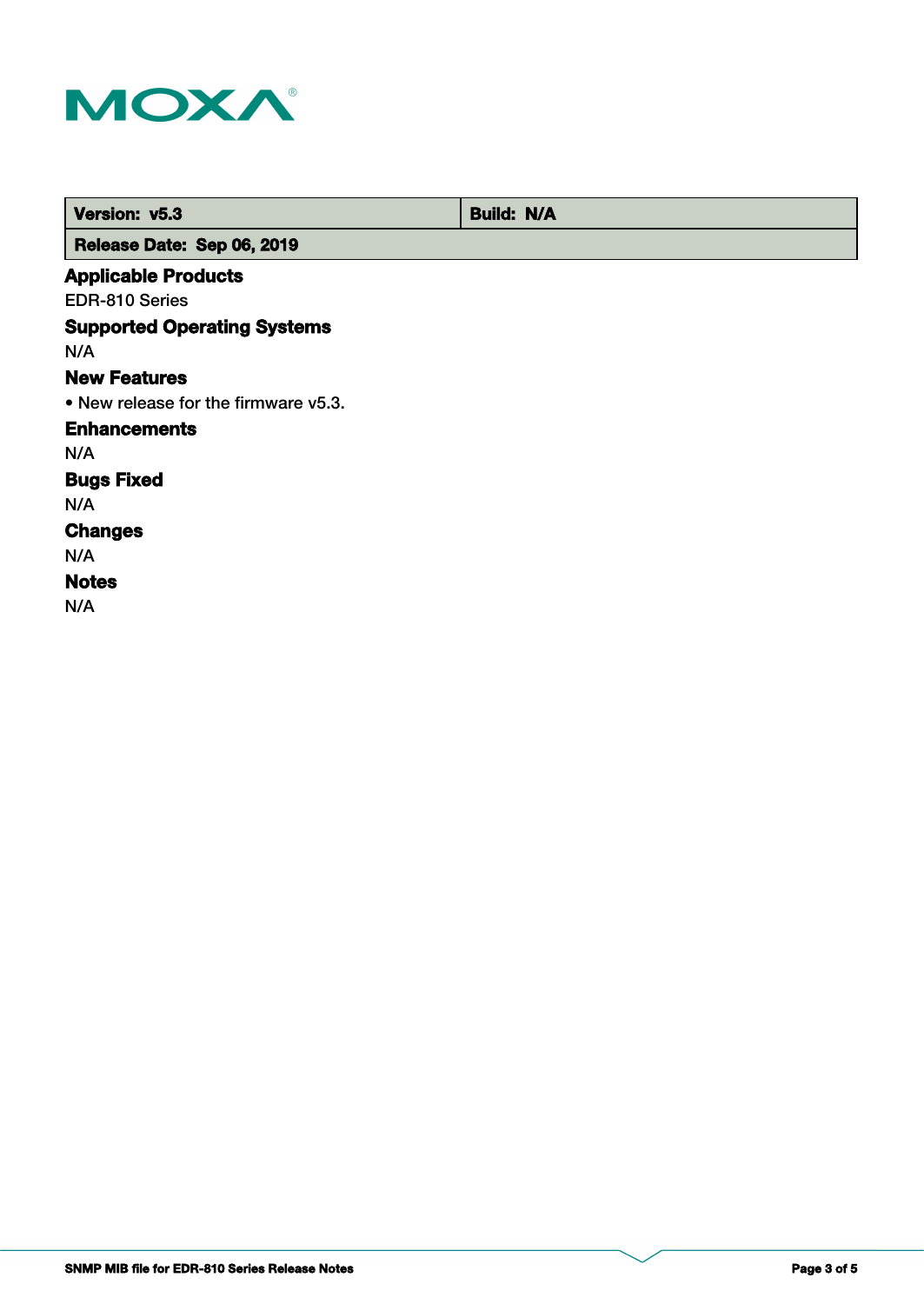

| Version: 5.0                       | <b>Build: N/A</b> |
|------------------------------------|-------------------|
| Release Date: Aug 30, 2018         |                   |
| <b>Applicable Products</b>         |                   |
| N/A                                |                   |
| <b>Supported Operating Systems</b> |                   |
| N/A                                |                   |
| <b>New Features</b>                |                   |
| N/A                                |                   |
| <b>Enhancements</b>                |                   |
| N/A                                |                   |
| <b>Bugs Fixed</b>                  |                   |
| N/A                                |                   |
| <b>Changes</b>                     |                   |
| N/A                                |                   |
| <b>Notes</b>                       |                   |
| N/A                                |                   |